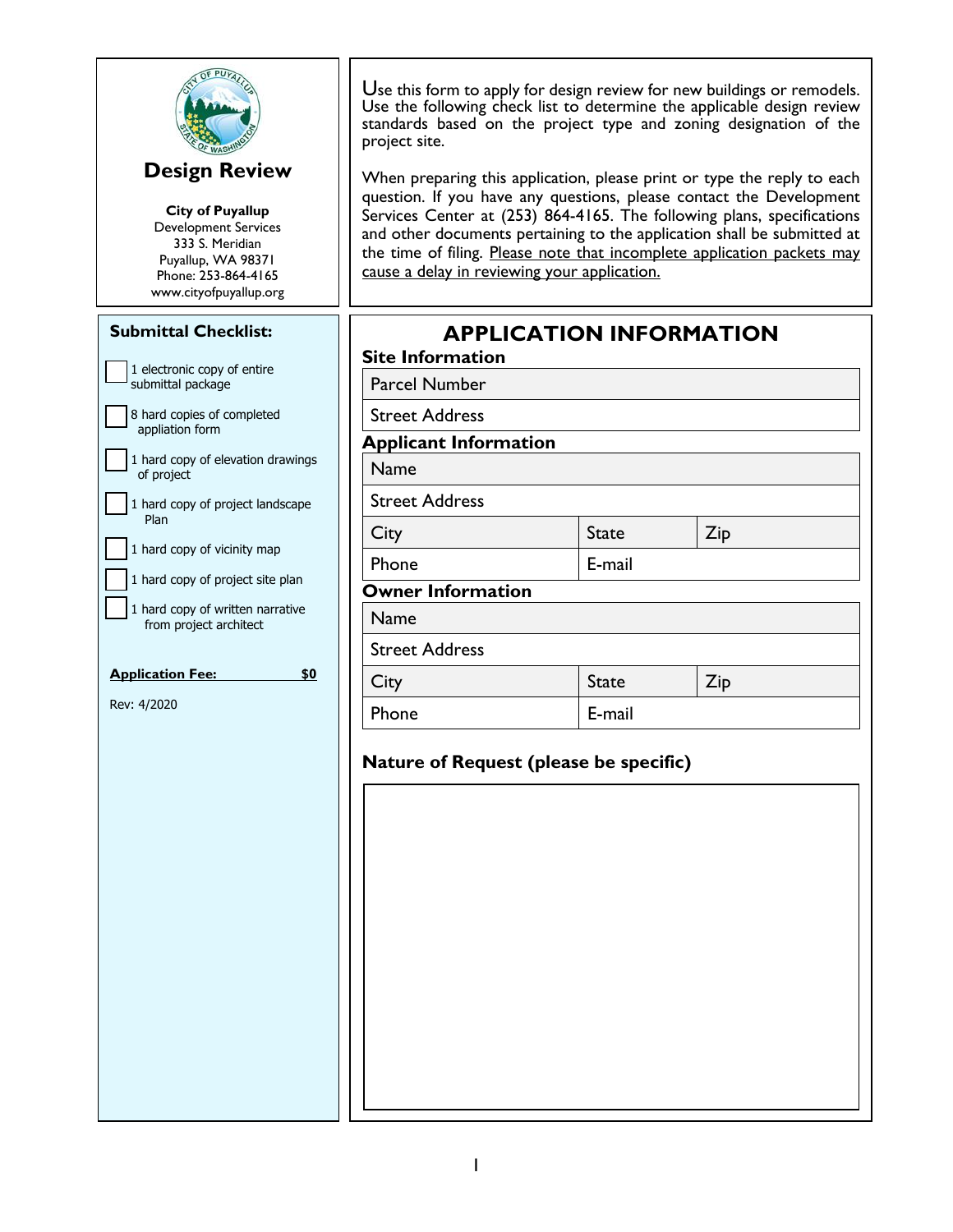## **SITE AND DESIGN INFORMATION**

| Zoning Designation:<br><b>Building Square Footage:</b><br>Year of Original Construction: |
|------------------------------------------------------------------------------------------|
|------------------------------------------------------------------------------------------|

## **DESIGN REVIEW SUBMITTAL REQUIREMENTS**

The following items must be included in submittal of this application.

Completed application form, signed and dated. Please print or type your reply to each question. Do not leave any questions unanswered, doing so will make your application incomplete.

> A vicinity map no larger than  $8\frac{1}{2}$ " X 11", indicating all structures on the property and within 200 feet in each direction of the subject property. A copy of any Puyallup map clearly marking your property will be sufficient.

 $8\frac{1}{2}$ " X 11" site plan, dimensioned, drawn to scale and including the following items:

- The boundaries of the property
- Dimensions of property and square footage of property
- Location of existing and proposed structures indicating setback distances from property lines and square footage of each structure
- Parking area
- North Arrow

Elevation drawings detailing design elements:

- Dimensioning at 1/8 inches equals 1 foot or a comparable scale
- The type of exterior materials and color (where applicable)
- Exterior finishes for buildings and accessory structures
- Elevation detailing of entrances and windows
- Elevation details of exterior lighting also including the type, style and model of exterior lighting fixtures (where applicable)
- Detailing of roof design, to include information regarding pitch and length
- Other information as needed

A landscape plan detailing:

The existing vegetation to be retained and the proposed vegetation to be installed.

A written narrative from the project architect outlining in point-by-point detail compliance with all applicable design standards that apply to the project scope (see supplemental forms).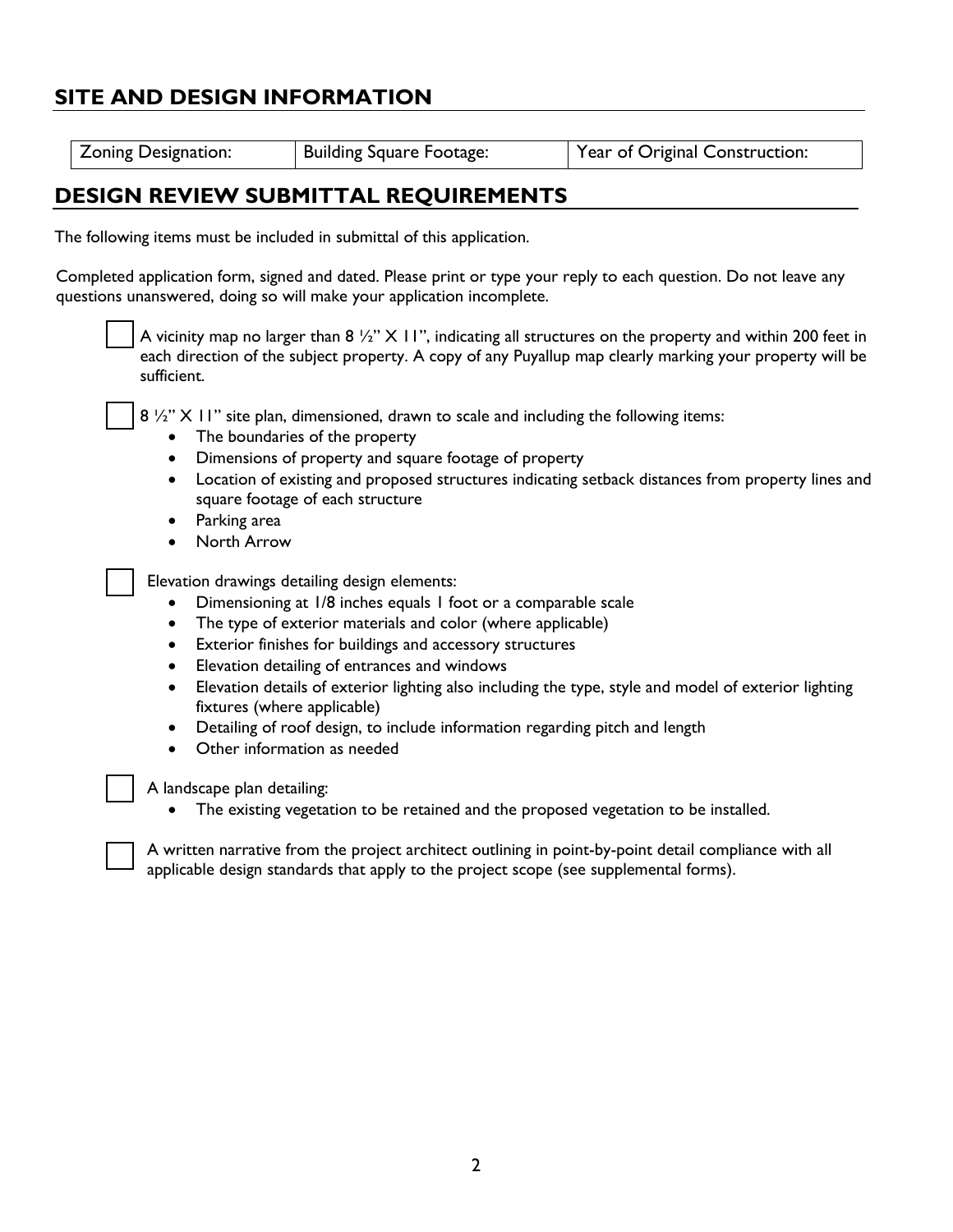## **DESIGN REVIEW SELECTION**

Only one design review applies to each project. Select which of the design reviews apply to your project below. If your project falls under the 'All Other Zones' design review, please also select which project type your project falls under (your project may include more than one project type). For each design review selected, fill out and include the appropriate supplemental design review form (A, B, C, D, E, F, and/or G). Visit *http://cityofpuyallup.org/1520/ Interactive-Web-Maps* to discover the zoning of your property.

| <b>Mixed Use Design</b><br><b>Overlay: Mixed Use Design Review Overlay</b>                                |  | <b>All Other Zones Design</b>                                                                  |  |                                                                                            |
|-----------------------------------------------------------------------------------------------------------|--|------------------------------------------------------------------------------------------------|--|--------------------------------------------------------------------------------------------|
| (MX-DRO)                                                                                                  |  | <b>Project Type</b>                                                                            |  |                                                                                            |
| PMC 20.52.025<br>Attach Supplemental Form A<br><b>Downtown Design</b><br>Zones: CBD, CBD-Core, or RM-Core |  | <b>Duplex and Triplex</b><br>PMC 20.26.100<br>Attach Supplemental Form C<br><b>Multifamily</b> |  | <b>Industrial</b><br>PMC 20.26.400<br>Attach Supplemental Form F<br><b>Zone Transition</b> |
| Downtown Design Guidelines<br>Attach Supplemental Form B                                                  |  | PMC 20.26.200<br>Attach Supplemental Form D<br><b>Nonresidential</b><br>PMC 20.26.300          |  | PMC 20.26.500<br>Attach Supplemental Form G                                                |
| <b>CERTIFICATION</b>                                                                                      |  | Attach Supplemental Form E                                                                     |  |                                                                                            |

Contractor's affidavit: I hereby make application for a sign permit and certify that our business is registered as a contractor with the state of Washington and that all work shall be performed in accordance with all codes and ordinances of the city of Puyallup.

I hereby certify that I have read and examined this application and know the same to be true and correct. All provisions of laws and ordinances governing this type of work will be complied with whether specified herein or not.

By leaving the contractor information section blank, I hereby certify further that contractors (general or subcontractors) will not be hired to perform any work in association with this permit. I also certify that if I do choose to hire a contractor (general or subcontractor) I will only hire those contractors that are licensed by the state of Washington.

| Signature of Property Owner: | Date |
|------------------------------|------|
|                              |      |

Signature of Applicant: \_\_\_\_\_\_\_\_\_\_\_\_\_\_\_\_\_\_\_\_\_\_\_\_\_\_\_\_\_\_\_\_\_\_\_\_\_\_\_\_\_\_\_\_\_\_\_ Date: \_\_\_\_\_\_\_\_\_\_\_\_\_\_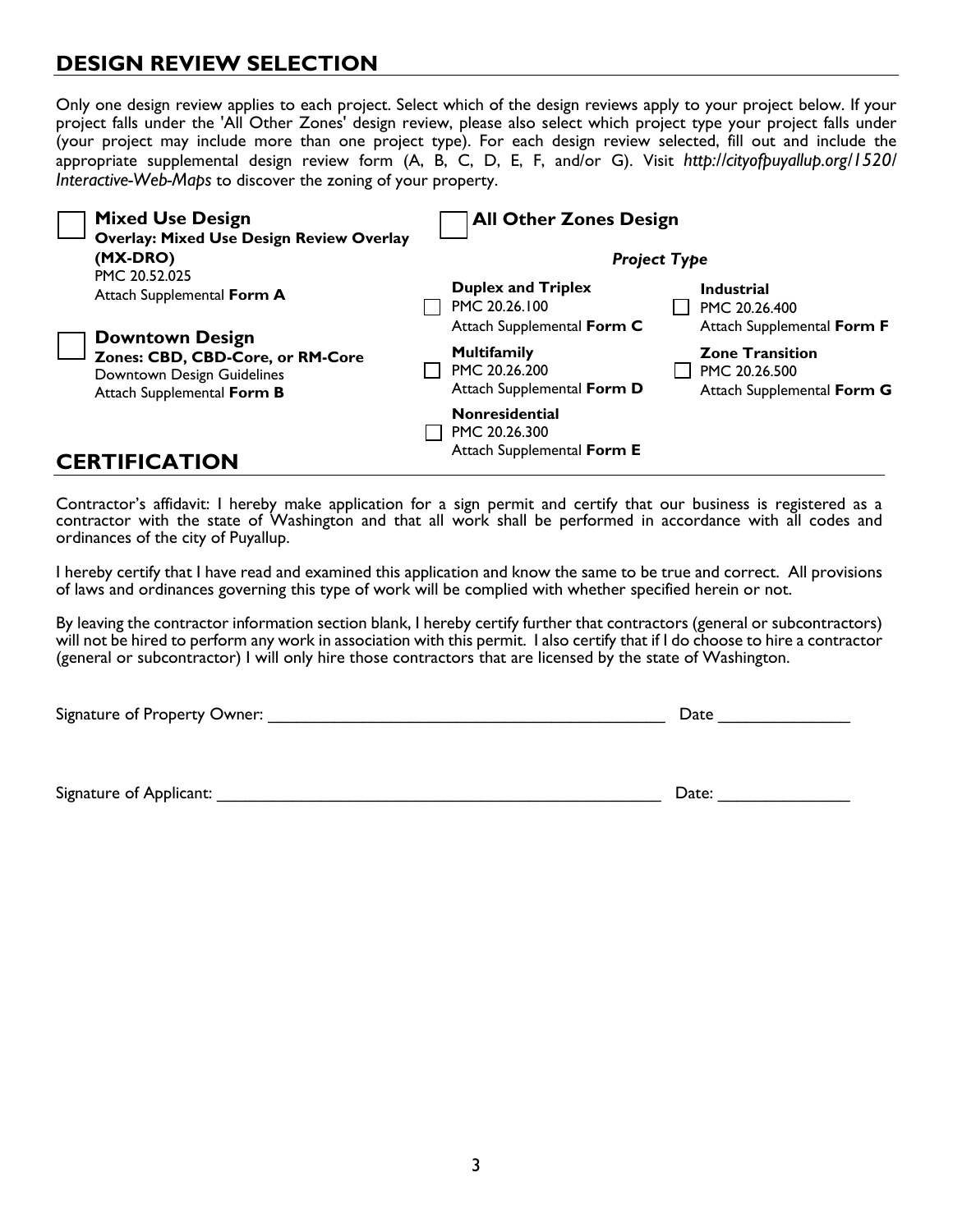# FORM C



## **DUPLEX AND TRIPLEX SUPPLEMENTAL FORM C DESIGN REVIEW APPLICATION**

**Design Review Application**

*For all regulations and conditions please see Chapter 20.26.100 of the Puyallup Municipal Code*

#### **CRITERIA**

The following criteria must be met in order for the Development Services to approve a design review of the new building or remodel. **Please describe FULLY how your proposal is consistent with each of these criteria.** "Yes" or "No" answers are not acceptable.

1. **Façade Modulation:** duplex and triplex front façade modulation must have at least two of the following architectural design features. Out of the listed options indicate what features your development includes.



Modulating building facade characterized by facade intervals no wider than 24 feet with at least a two-foot offset between each interval.

Angled facets, including bay windows, covered entrances, and other similar features projecting out from the front facade at least three feet.

Between stories of a building, a change in materials or colors separated by continuous horizontal trim bands, or a recess or projection of at least two feet (credit for this option applies only toward multistory buildings).

Between modulated facade intervals defined in subsection (1)(a) of this section, a change in materials, siding types, and color scheme, or a grouping of trees located within the niche or recess between projecting facade intervals or, in lieu of a required modulating interval, a stand of trees with a canopy of 1,000 square feet (as measured frontal view rather than top view) upon mature height located no farther than 20 feet from that portion of the facade where modulation is otherwise required. Groupings of trees may consist of existing vegetation with new trees added to enhance the planting

Garage doors and front entry doors facing different directions than the doors of the abutting unit(s) in such a manner as to avoid a book-matched or mirror-image design in the facade and so that, in elevation view, the structure's overall door and window fenestration resembles a single-family house.

Describe how the front façade modulation architectural design features you selected are represented in your development.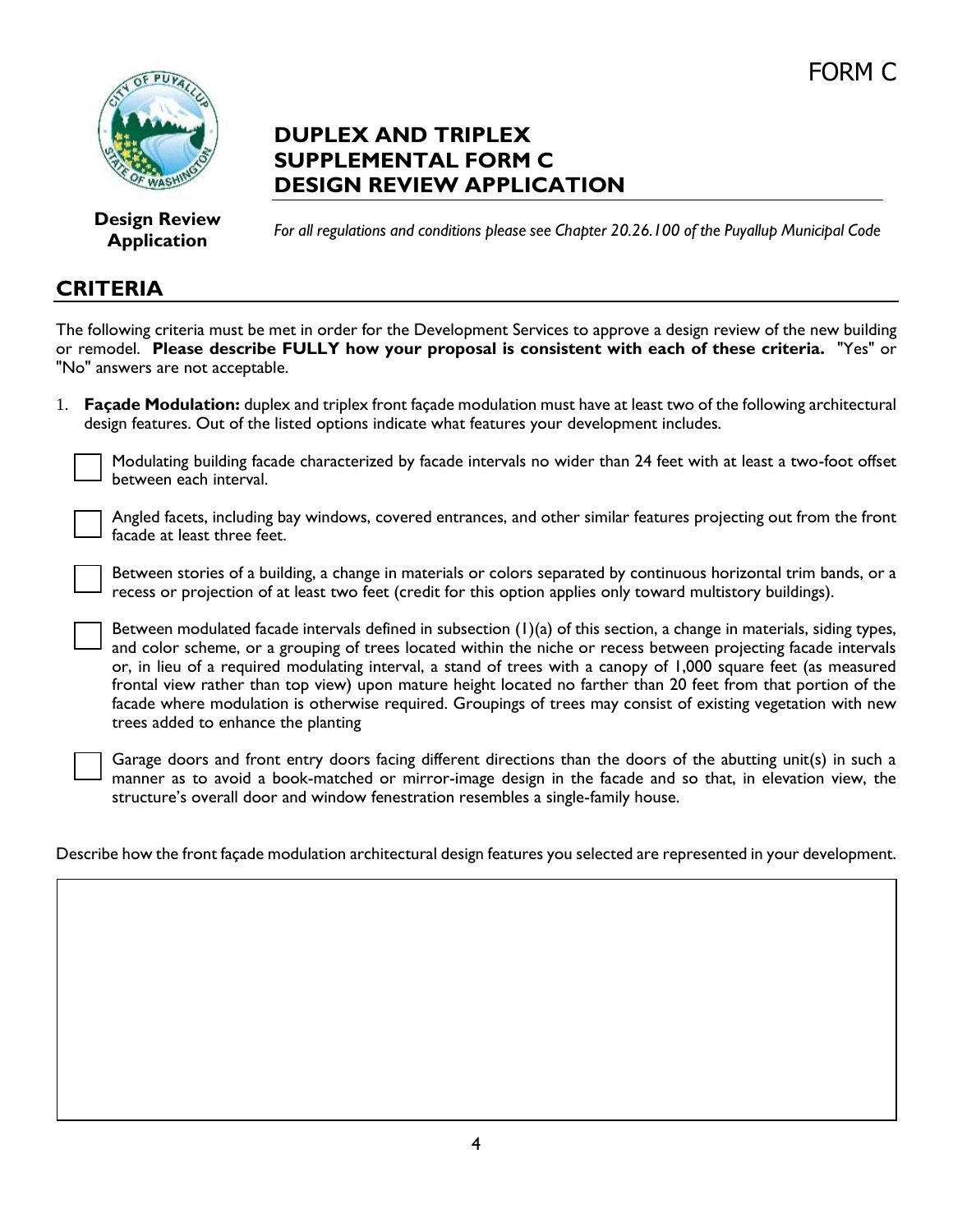2. **Treatment of Entrances:** Multiple entrances to separate units which are visible to the street shall include at least two of the following entrance features.

Porches protected by a roof overhang or canopy.

Wall material within the entryway that is different and distinct from the material of the front façade.

Differentiation among front entry designs by such means as variation in porch roof designs, column and balustrade designs, courtyard designs (e.g., courtyard walls, gates, paving and landscaping), door designs and (in conjunction with other variation techniques) door colors.

Front entry door facing a different direction than the door of the abutting unit(s).

Describe how the treatment of entrances architectural design features you selected are represented in your development.

3. **Setbacks:** Average setbacks of duplex and triplex structures in RS Zones shall be either the average of the front yards of the single-family structure on either side, or **not less than minimum front yard setback** established in PMC 20.20.020(5), whichever is less. In the case where one of the adjacent lots is vacant, or in the case of a corner lot, averaging shall be accomplished by averaging the minimum setback requirement, with the adjacent structure(s) within 100 feet on either side. Please describe how this architectural design feature is represented in your development.

4. **Roof Pitches**: All duplexes and triplexes shall have a roof pitch **no less steep than 4:12 for coverage of no less than 65 percent of the structure**. Please describe how this architectural design feature is represented in your development.